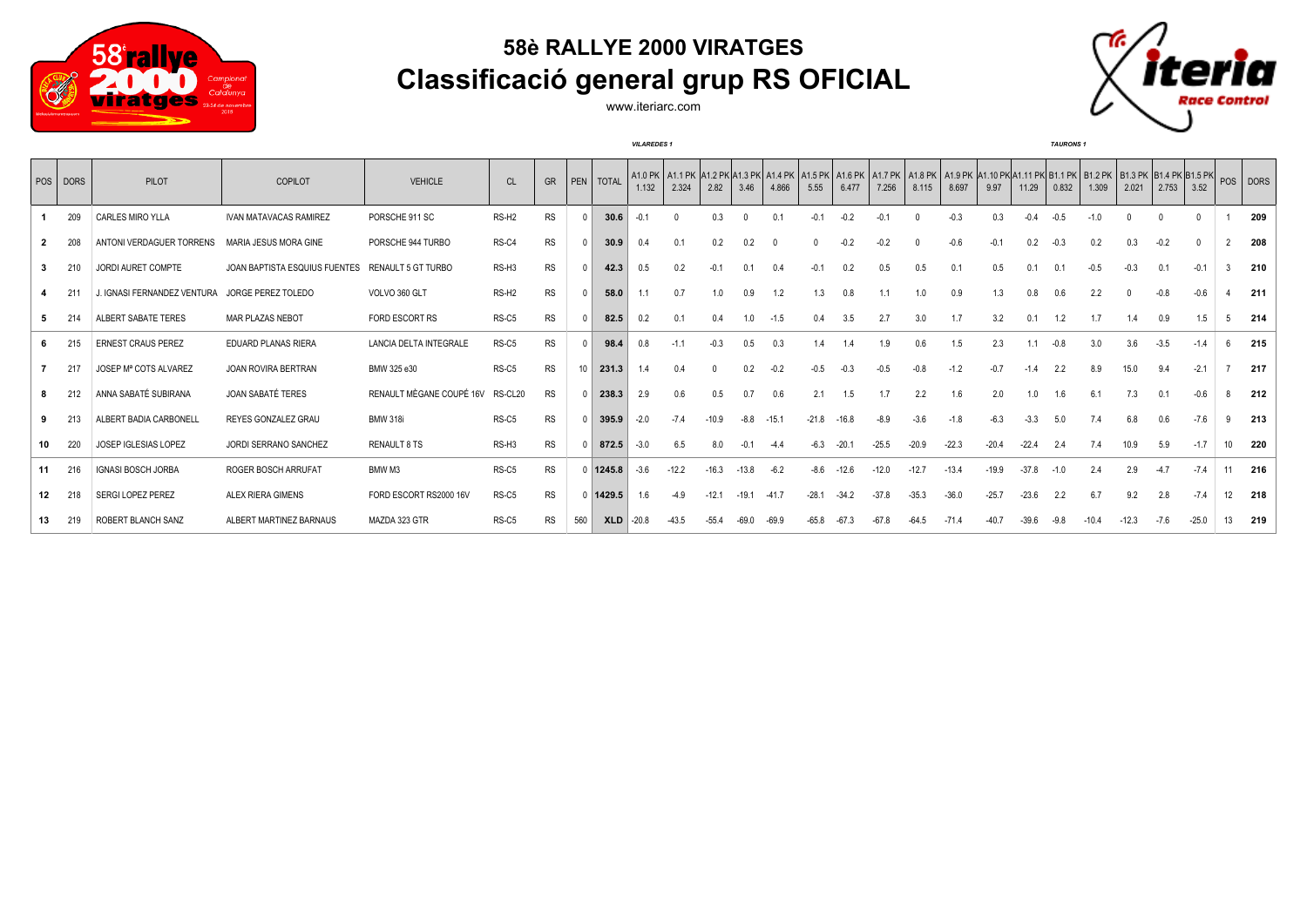



www.iteriarc.com



|                  | <b>VILAREDES 2</b> |         |                                                                                                                                                                                                                                         |         |         |       |       |         |         |       |         |       |         |         | <b>TAURONS 2</b> |         |         |       |       |       |       |                |       |         | TALAMANCA 1 |         |                |         |         |         |         |         |         |    |     |
|------------------|--------------------|---------|-----------------------------------------------------------------------------------------------------------------------------------------------------------------------------------------------------------------------------------------|---------|---------|-------|-------|---------|---------|-------|---------|-------|---------|---------|------------------|---------|---------|-------|-------|-------|-------|----------------|-------|---------|-------------|---------|----------------|---------|---------|---------|---------|---------|---------|----|-----|
|                  | $ pos $ DORS       | 4.628   | B1.6 PK B1.7 PK B1.8 PK B1.9 PK B1.9 PK A2.0 PK A2.1 PK A2.2 PK A2.3 PK A2.4 PK A2.5 PK A2.6 PK A2.6 PK A2.7 PK A2.8 PK A2.8 PK A2.8 PK A2.8 PK A2.8 PK A2.8 PK A2.4 PK A2.4 PK A2.5 PK A2.4 PK A2.4 PK A2.4 PK A2.4 PK A2.4 P<br>5.801 | 6.546   | 7.018   | 1.132 | 2.324 | 2.72    | 3.46    | 4.866 | 5.43    | 6.477 | 7.256   | 8.115   | 8.697            | 9.97    | 11.29   | 0.832 | 1.309 | 2.021 | 2.753 | 3.52           | 4.628 | 5.801   | 6.546       | 7.018   | 1.185          | 1.91    | 3.105   | 4.57    | 4.821   | 6.81    | 6.89    |    |     |
|                  | 209                | $-0.2$  | $-0.1$                                                                                                                                                                                                                                  |         |         |       |       | 07      | 0.2     |       | 0.2     |       |         |         |                  | 0.3     |         |       |       |       | 0.2   | 0 <sub>1</sub> |       |         | 0.1         |         | 0 <sub>7</sub> |         |         | $-0.5$  | $-0.9$  | 1.2     |         |    | 209 |
|                  | 208                |         |                                                                                                                                                                                                                                         |         |         |       |       |         |         |       |         |       |         |         |                  |         |         |       |       |       |       |                |       |         |             |         |                |         |         |         |         |         | 0.9     |    | 208 |
| 3                | 210                |         |                                                                                                                                                                                                                                         |         |         |       |       |         |         |       |         |       |         |         |                  |         |         |       |       |       |       |                |       |         |             |         |                |         |         |         |         | 0.6     |         |    | 210 |
|                  | 211                |         |                                                                                                                                                                                                                                         |         |         |       |       |         |         |       |         |       |         |         |                  |         |         |       |       |       |       |                |       |         |             |         |                |         |         |         |         |         |         |    | 211 |
|                  | 214                | 1.8     |                                                                                                                                                                                                                                         |         |         |       |       |         |         |       |         |       |         |         |                  |         |         |       |       |       |       |                |       |         |             |         |                |         |         |         |         |         |         |    | 214 |
|                  | 215                | 1.5     | $-1.6$                                                                                                                                                                                                                                  |         | $-1.0$  |       |       |         |         |       |         |       |         |         | 1.3              | 3.0     | 2.1     |       |       |       |       |                |       |         |             |         | 0.2            |         | 2.0     | 1.7     |         | 2.5     | 2.8     |    | 215 |
|                  | 217                | $-1.3$  | $-1.8$                                                                                                                                                                                                                                  |         | $-1.5$  |       |       |         |         |       |         |       |         |         | 0.2              | 0.6     |         |       |       |       |       |                |       |         |             |         | -2.9           |         |         |         | $-2.5$  | $-1.1$  | 0.1     |    | 217 |
|                  | 212                |         |                                                                                                                                                                                                                                         |         |         |       |       |         |         |       |         |       |         | 1.2     | 0.7              |         | 13      |       |       |       |       |                |       |         | 1.2         | 0.9     | 5.4            | 11      | 11.3    | 14.5    | 13.2    | 31.9    | 32.9    |    | 212 |
|                  | 213                | $-9.7$  |                                                                                                                                                                                                                                         |         |         |       |       |         |         |       |         |       |         |         |                  |         |         |       |       |       |       |                |       |         |             |         |                |         |         |         |         |         |         |    | 213 |
| 10               | 220                |         |                                                                                                                                                                                                                                         |         |         |       |       |         |         |       |         |       |         |         | $-23.$           | $-24.3$ | $-25.6$ |       |       |       |       |                | 6.3   | 11.3    | 14.6        |         | $-2.1$         |         |         |         |         | $-33.2$ | $-32.9$ | 10 | 220 |
| 11               | 216                | $-8.1$  |                                                                                                                                                                                                                                         | $-12.7$ |         |       |       | $-20.0$ | $-19.2$ |       | $-12.6$ |       | $-25.4$ | $-29.2$ | $-36.4$          | 35.5    |         |       |       |       |       | $-5.7$         |       | $-18.6$ | $-21.2$     | $-23.7$ | $-16.0$        | $-24.9$ | $-39.2$ | $-38.2$ | $-37.1$ | $-30.6$ | $-30.0$ | 11 | 216 |
| 12 <sup>12</sup> | 218                | $-24.7$ |                                                                                                                                                                                                                                         |         | $-71.4$ |       |       |         |         |       |         |       |         |         | $-32.0$          |         |         |       |       |       |       |                |       |         |             |         |                |         |         |         |         | $-45.0$ | $-46.1$ | 12 | 218 |
|                  |                    |         |                                                                                                                                                                                                                                         |         |         |       |       |         |         |       |         |       |         |         |                  |         |         |       |       |       |       |                |       |         |             |         |                |         |         |         |         |         |         |    | 219 |